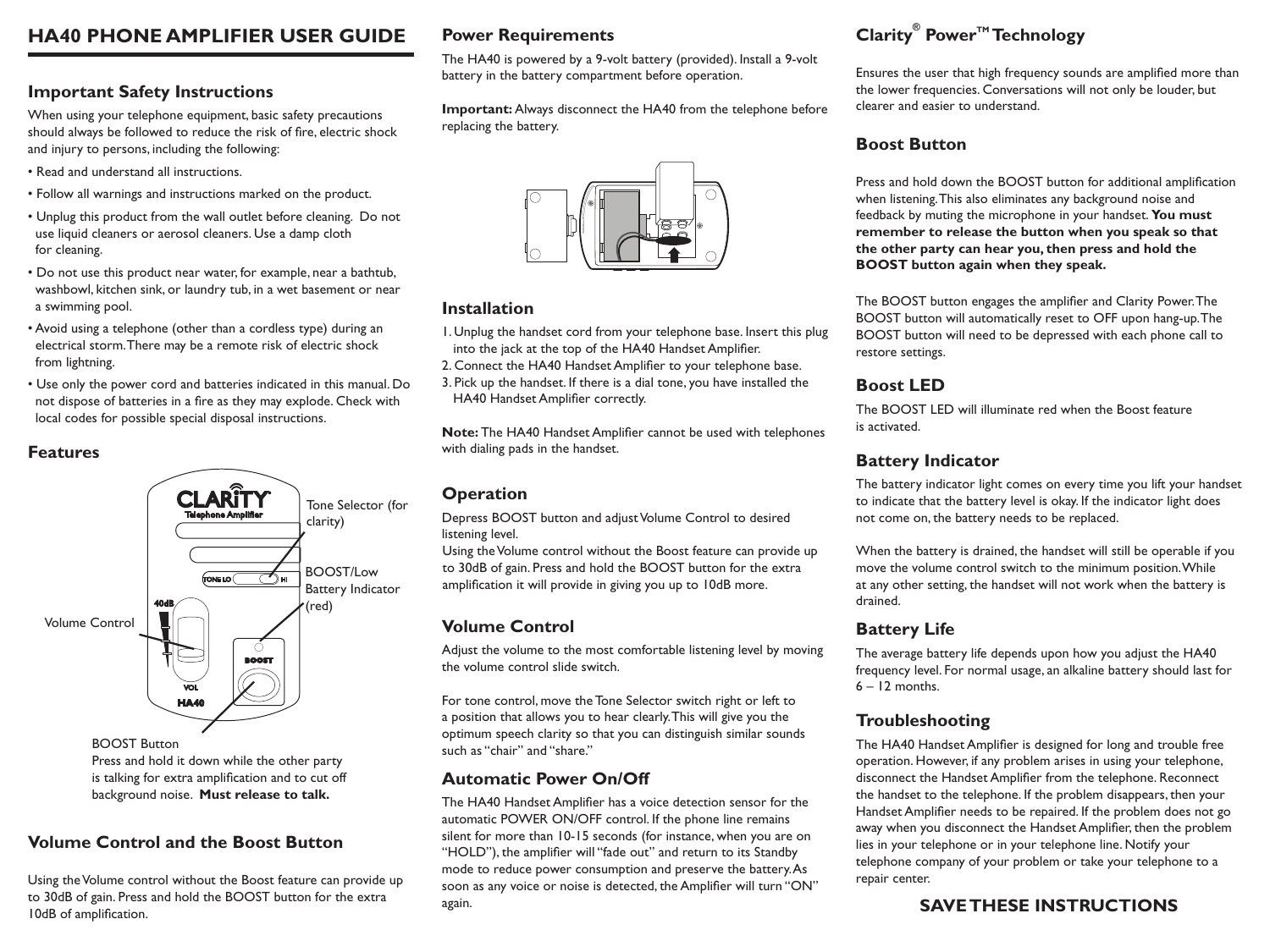### **FCC Registration Information**

1. This equipment complies with Part 68 of the FCC Rules. On the back of this equipment is a label that contains, among other information, the FCC registration number and Ringer Equivalence Number (REN) for this equipment. If requested, provide this information to your telephone company.

2. The registration jack USOC for the equipment is RJ11C.

3. An FCC compliant telephone cord and modular plug is provided with this equipment. This equipment is designed to be connected to the telephone network or premises wiring using a compatible modular jack which is Part 68 compliant. See installation instructions for details.

4. The REN is useful to determine the quantity of devices that may be connected to the telephone line. Excessive RENs on the telephone line may result in the devices not ringing in response to an incoming call. In most, but not all areas, the sum of RENs of all devices should not exceed five (5). To be certain of the number of devices that may be connected to a line, as determined by the total RENs, contact the local telephone company.

5. If your telephone equipment causes harm to the telephone network, the telephone company will notify you in advance that temporary discontinuance of service may be required. However, if advance notice isn't practical, you will be notified as soon as possible. You will be advised of your right to file a complaint with the FCC if you believe it is necessary.

6. Your telephone company may make changes in its facilities, equipment, operations or procedures that could affect the operation of your equipment. If they do, you will be given advance notice so as to give you an opportunity to maintain uninterrupted service.

7. If you experience trouble with this equipment, please contact Clarity's Customer Service Department at (800) 426-3738 for repair/warranty information. If your equipment is causing harm to the telephone network, the telephone company may request that you disconnect the equipment until the problem is resolved.

8. This equipment may not be used on public coin service provided by the telephone company. Connection to party lines is subject to state tariffs. (Contact your state public utility commission or corporation commission for information.)

### **This equipment complies with CAN/CSA C22. NO. 60960-03.**

The Load Number of the equipment is 0.0B.

**NOTICE:** The Canadian Department of Communications label identifies certified equipment. This certification means that the equipment meets certain telecommunications network protective operational and safety requirements. The Department does not guarantee that the equipment will operate to the user's satisfaction.

Before installing this equipment, users should ensure that it is permissible to be connected to the facilities of the local telecommunications company. The equipment must also be installed using an acceptable method of connection. In some cases, the company's inside wiring associated with a single line individual service may be extended by means of a certified connector assembly (telephone extension cord). The customer should be aware that compliance with the above conditions may not prevent degradation of service in some situations.

Repairs to certified equipment should be made by an authorized Canadian maintenance facility designated by the supplier. Any repairs or alterations made by the user to this equipment, or equipment malfunctions, may give the telecommunications company cause to request the user disconnect the equipment.

Users should ensure for their own protection that the electrical ground connections of the power utility, telephone lines and internal metallic water pipe system, if present, are connected together. This precaution may be particularly important in rural areas.

**WARNING:** Users should not attempt to make such connections themselves, but should contact the appropriate electric inspection authority, or electrician, as appropriate.

The Load Number (LN) assigned to each terminal device denotes the percentage of total load to be connected to a telephone loop which is used by the device to prevent overloading. The termination on a loop may consist of any combination of devices subject only to the requirement that the total of the load numbers of all the devices does not exceed 100.

### **WARRANTY & SERVICE**

The following warranty and service information applies only to products purchased and used in the U.S. and Canada. For warranty information in other countries, please contact your local retailer or distributor.

### **Limited Warranty**

Clarity, a division of Plantronics, Inc. ("Clarity") warrants to the original consumer purchaser that, except for limitations and exclusions set forth below, this product shall be free from defects in materials and workmanship for a period of one (1) year from the date of original purchase ("Warranty Period"). The obligation of Clarity under this warranty shall be limited to repair or replacement, at Clarity's option, without charge, of any part or unit that proves to be defective in material or workmanship during the Warranty Period.

### **Exclusions from Warranty**

This warranty applies only to defects in factory materials and factory workmanship. Any condition caused by accident, abuse, misuse or improper operation, violation of instructions furnished by Clarity, destruction or alteration, improper electrical voltages or currents, or repair or maintenance attempted by anyone other than Clarity or an authorized service center, is not a defect covered by this warranty. Telephone companies manufacture different types of equipment and Clarity does not warrant that its equipment is compatible with the equipment of a particular phone company.

#### **Implied Warranties**

Under state law, you may be entitled to the benefit of certain implied warranties. These implied warranties will continue in force only during the warranty period. Some states do allow limitations on how long an implied warranty lasts, so the above limitation may not apply to you.

### **Incidental or Consequential Damages**

Neither Clarity nor your retail dealer or selling distributors has any responsibility for any incidental or consequential damages including without limitation, commercial loss or profit, or for any incidental expenses, expenses, loss of time , or inconvenience . Some states do not allow exclusion or limitation of incidental or consequential damage, so the above limitation or exclusion may not apply to you.

### **Other Legal Rights**

This warranty gives you specific legal rights and you may also have other rights which vary from state to state.

### **How to Obtain Warranty Service**

To obtain warranty service, please prepay shipment and return the unit to the appropriate facility listed below.

### **In the United States:**

Clarity Service Center 4289 Bonny Oaks Drive Chattanooga, Tennessee 37406

Tel.: (423) 629-3500 or (800) 426-3738

Fax: (423) 622-7646 or (800) 325-8871

### **In Canada:**

Plantronics Service Centre 151 Hymus Pointe Claire Quebec H9R 1E9 Tel.: (800) 540-8363 or (514) 956-8363

Fax: (514) 956-1825

Please use the original container, or pack the unit(s) in a sturdy carton with sufficient packing material to prevent damage. Include the following information:

1. A proof-of-purchase indicating model number and date of purchase;

- 2. Bill-to address;
- 3. Ship-to address;
- 4. Number and description of units shipped;

5. Name and telephone number of person to call, should contact be necessary; 6. Reason for return and description of the problem. Damage occurring during shipment is deemed the responsibility of the carrier, and claims should be made directly with the carrier.



Clarity, a Division of Plantronics, Inc. 4289 Bonny Oaks Drive Chattanooga, TN 37406 (800) 426-3738 www.clarityproducts.com

©2010 Clarity, a Division of Plantronics, Inc. All Rights Reserved. Clarity, the amplification device, Clarity and the amplification device combined, HA40, Amplifying Your Life, and Clarity Power are trademarks or registered trademarks of Plantronics, Inc.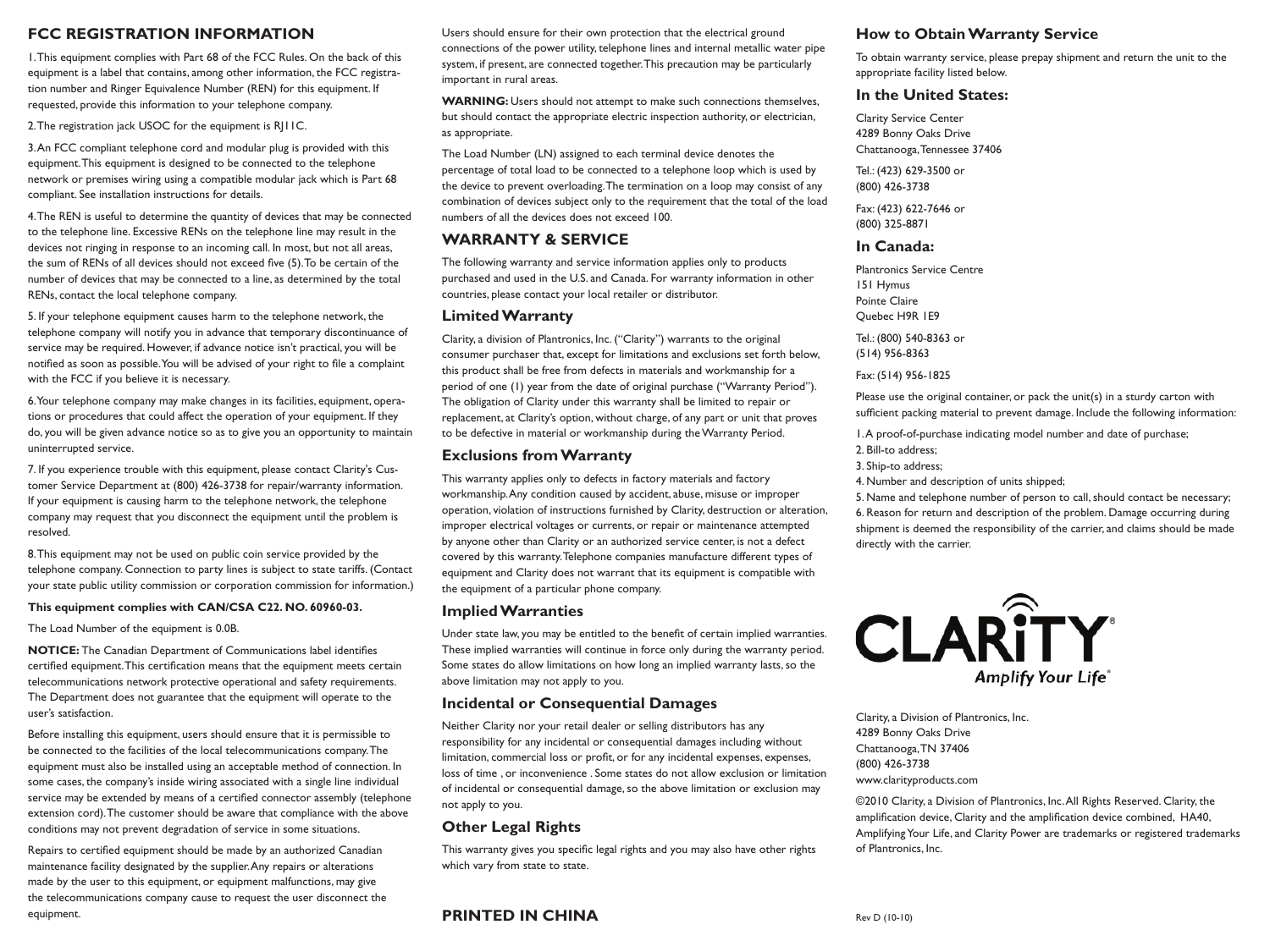# **GUÍA DEL USUARIO DEL AMPLIFICADOR TELEFÓNICO HA40**

## **Instrucciones importantes de seguridad**

Al usar su equipo telefónico, siempre debe seguir las precauciones básicas de seguridad para reducir el riesgo de incendio, choque eléctrico y lesiones personales, incluyendo las siguientes:

- Lea y entienda todas las instrucciones.
- Siga todas las advertencias e instrucciones indicadas en el producto.
- Desenchufe este producto del tomacorriente de pared antes de limpiarlo. No use limpiadores líquidos ni en aerosol. Use un paño húmedo para limpiarlo.
- No use este producto cerca del agua; por ejemplo, cerca de una bañadera, lavabo, fregadero de la cocina o lavadero de ropa, en un sótano mojado, ni cerca de una piscina.
- Evite usar un teléfono (que no sea del tipo inalámbrico) durante una tormenta eléctrica, ya que puede existir el riesgo remoto de un choque eléctrico causado por los rayos.
- Sólo use el cable eléctrico y las baterías que se indican en este manual. No deseche las baterías en un fuego, ya que pueden explotar. Verifique los códigos locales para las posibles instrucciones especiales sobre la manera de desecharlas.

# **Características**



hablando para la amplificación adicional y cortar ruido de fondo. **Debe lanzar para hablar.** 

## **El control de volumen y el Botón del Empujo**

Que Utilizan el control de volumen sin la característica de Empujo pueden proporcionar hasta 30dB de ganancia. Apriete y tenga el botón de BOOST para la 10dB amplificación extra.

# **Requisitos de energía**

El HA40 es accionado por una batería de 9 voltios (proporcionada). Instale una batería de 9 voltios en el compartimiento de batería antes de la operación.

**Importante:** Desconecte siempre el HA40 del teléfono antes de substituir la batería.



## **Instalación**

- 1. Desenchufe la cuerda de microteléfono de su base telefónica. Inserte este tapón en el gato a la cabeza del Amplificador de Microteléfono HA40.
- 2. Conecte el amplificador del microteléfono HA40 con su base del teléfono.
- 3. Tome el microteléfono. Si hay señal para marcar, usted ha instalado el amplificador del microteléfono HA40 correctamente.

**Nota:** El amplificador del microteléfono HA40 no se puede utilizar con los teléfonos con los cojines que marcan en el microteléfono. Control del volumen

### **Operación**

Oprima el botón de BOOST y ajuste el Control de Volumen al nivel de escuchar deseado.

Que Utilizan el control de volumen sin la característica de Empujo pueden proporcionar hasta 30dB de ganancia. Apriete y tenga el botón de EMPUJO para la amplificación extra que proporcionará en usted dejando a 10dB más.

## **Control del volumen**

Ajuste el volumen al nivel que escucha más cómodo moviendo el interruptor deslizante del control de volumen.

Para el control del tono, mueva el interruptor del selector del tono derecho o izquierdo a una posición que permita que usted oiga claramente. Esto le dará la claridad óptima del discurso de modo que usted pueda distinguir sonidos similares tales como "silla" y "parte."

## **Energía automática con./desc.**

El amplificador del microteléfono HA40 tiene un sensor de la detección de la voz para el control CON./DESC. de la ENERGÍA automática. Si la línea telefónica sigue siendo silenciosa por más de 10-15 segundos (por ejemplo, cuando usted está en "ASIMIENTO"), la voluntad del amplificador "se descolora hacia fuera" y vuelve a su modo espera para reducir el consumo de energía y para preservar la batería. Tan pronto como se detecte cualquier voz o ruido, el amplificador dará vuelta a "ON"otra vez.

# **Tecnología Clarity®** Power<sup>™</sup>

Asegura al usuario que los sonidos de alta frecuencia se amplifiquen aún más que las frecuencias bajas. Las conversaciones no sólo serán más altas, sino también más claras y más fáciles de entender.

# **Botón de Boost (refuerzo)**

Apriete y sujete el botón de EMPUJO para la amplificación adicional al escuchar. Esto también elimina cualquier ruido de fondo y la reacción amortiguando el micrófono en su microteléfono. **Debe recordar de soltar el botón cuando hable para que el otro partido le pueda oír, entonces aprieta y tiene el botón de EMPUJO otra vez cuando hablen.**

El botón del BOOST compromete el Poder de amplificador y Clarity. El botón del BOOST repondrá automáticamente a LEJOS sobre complejo. El botón del BOOST deberá ser deprimido con cada llamada telefónica para restaurar ajustes.

# **LED de Boost**

El LED de BOOST se iluminará con una luz rojo se active la función de refuerzo.

## **Indicador de las baterías**

La luz de indicador de la batería se adelanta cada vez que usted levanta su microteléfono para indicar que el nivel de la batería es aceptable. Si no se adelanta la luz de indicador, la batería necesita ser substituida.

Cuando se drena la batería, el microteléfono todavía será operable si usted mueve el interruptor de control de volumen a la posición mínima. Mientras que en ningún otro ajuste, el microteléfono no funcionará cuando se drena la batería.

## **Vida de las baterías**

La vida media de la batería depende de cómo usted ajusta el nivel de la frecuencia HA40. Para el uso normal, un acumulador alcalino durar por 6 - 12 meses.

## **Solución de problemas**

El amplificador del microteléfono HA40 se diseña para la operación larga y sin problemas. Sin embargo, si cualquier problema se presenta al usar su teléfono, desconecte el amplificador del microteléfono del teléfono. Vuelva a conectar el microteléfono al teléfono. Si desaparece el problema, después su amplificador del microteléfono necesita ser reparado. Si no sale el problema cuando usted desconecta el amplificador del microteléfono, entonces el problema miente en su teléfono o en su línea telefónica. Notifique su compañía del teléfono de su problema o lleve su teléfono un centro de la reparación.

# **GUARDE ESTAS INSTRUCCIONES**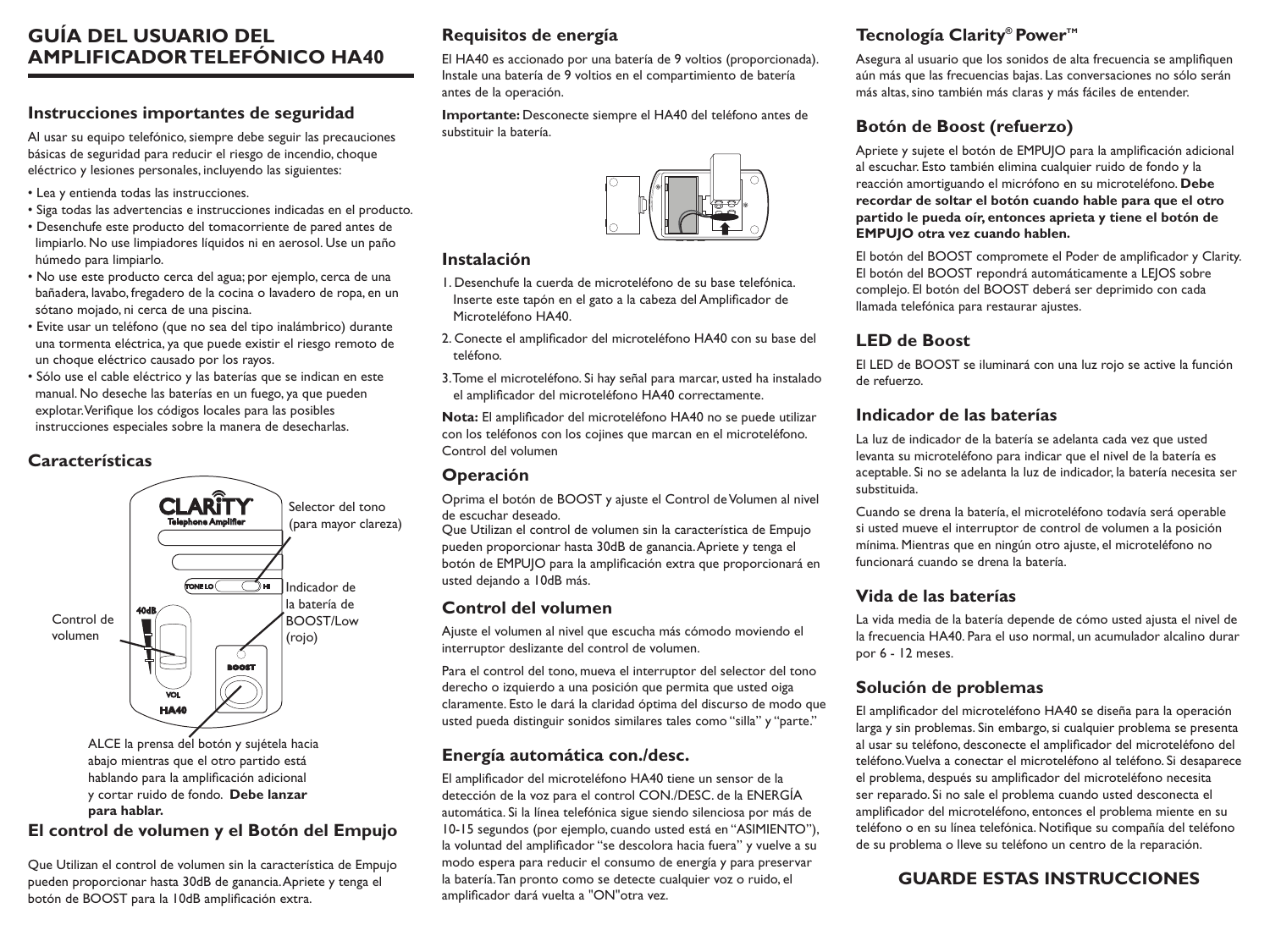## **La Registración de la FCC**

1. Este equipo cumple con los requisitos de la Parte 68 de las Regulaciones de la FCC. En la parte posterior de este equipo aparece un rótulo que contiene, entre otras informaciones, el número de registro de la FCC y el Ringer Equivalence Number (REN) [Número de Equivalencia de Timbre (REN)] para este equipo. Si fuese solicitada, suministre esta información a su compañía telefónica.

2. La registración del enchufe USOC para este equipo es RJ11C.

3. Con este equipo se suministra gratuitamente un cable telefónico y un enchufe modular tipo FCC. Este equipo está diseñado para ser conectado a la red telefónica o al alambrado de una propiedad empleando un enchufe modular compatible con los requisitos de la Pieza 68. Vea los detalles en las instrucciones de instalación.

4. El REN es muy útil para determinar la cantidad de dispositivos que pueden ser conectados a la línea telefónica. Un exceso de RENs en una línea telefónica puede tener por resultado que los dispositivos no activen sus timbres en respuesta a la entrada de una llamada. En la mayoría, aunque no en todas las áreas, la suma de los RENs de todos los dispositivos no debe exceder los cinco (5). Para estar seguros del número de dispositivos que se pueden conectar a una línea telefónica, según determine el total de REN, comuníquese con la compañía telefónica de su localidad.

5. Si su equipo telefónico ocasiona daños a la red telefónica, la compañía telefónica le notificará por anticipado que puede ser necesario descontinuar el servicio temporalmente. Pero si la notificación previa no resulta práctica, usted será notificado a la mayor brevedad posible. Usted será notificado en relación a sus derechos para formular una queja con la FCC, si usted lo estima necesario.

6. La compañía telefónica podría realizar cambios en sus instalaciones, equipos, operaciones o procedimientos que podrían afectar la operación de sus equipos. Si lo hacen, usted será notificado previamente para brindarle una oportunidad de conservar su servicio sin interrupciones.

7. Si usted experimenta problemas con este equipo, por favor comuníquese con el Clarity Customer Service Department [Departamento de Servicios a Clientes de la firma Clarity] al teléfono 1-800-426-3738 para información relacionada con reparaciones/garantía. Si su equipo está ocasionando daños a la red telefónica, la compañía telefónica podría solicitar que usted des-conecte el equipo mientras se resuelve el problema.

8. Este equipo no se puede usar en servicios de comunicación públicos suministrados por la compañía telefónica. La conexión a una línea compartida queda sujeta a las tarifas estatales. (Comuníquese con la comisión de servicios públicos de su estado, o con la comisión de sociedades anónimas [corporations] para más información.

#### **Este equipo se conforma con CAN/CSA C22. NO. 60960-03.**

El número de resistencia del equipo es 0.0B.

**Nota:** La etiqueta del Departamento de Comunicaciones de Canada, identifica la certificación del equipo. Esta certificación significa que el equipo satisface ciertos requisitos de seguridad y protección operacionales exigidos por la red de telecomunicaciones. El Departamento no garantiza que el equipo opere a plena satisfacción del cliente. Antes de instalar este equipo, el cliente deberá asegurarse de que su conexión a las instalaciones de la compañía local de telecomunicaciones, es permisible o legal. El equipo también deberá ser instalado, utilizando un método de conexión aceptable. En algunos casos, la compañía que tiene que ver con el mantenimiento de la instalación interna de cablería, asociada con el servicio de una sola línea, ofrecida sobre bases individuales, podría encargarse de agregar una conexión certificada adicional para un teléfono de cordón. El cliente o consumidor debe estar consciente de que el cumplimiento con las condiciones mencionadas anteriormente, puede que no prevenga o impida la degradación del servicio en algunas situaciones.

Las reparaciones del equipo certificado deberán ser hechas por una compañía de mantenimiento Canadiense designada por el suministrador. Cualquier reparación o alteración hecha por el cliente a este equipo y que resulte en defectos en la operación del mismo, puede ser razón suficiente para que la compañía de telecomunicaciones le exija que desconecte el equipo immeditamente.

Los clientes deben asegurarse, para su propia protección, de que las conexiones eléctricas que hacen tierra instaladas por las compañías de servicio, de las líneas telefónicas y el sistema de líneas metálicas de acueductos en el interior de la residencia, si existen, esten conectadas todas juntas. Esta precaución puede ser particularmente importante en la areas rurales.

**ADVERTENCIA:** Los clientes no deberán intentar hacer tales conexiones por sí mismos; por el con-trario, deberán comunicarse con la compañía autorizada para que envíe un técnico oelectricista para que haga la inspección eléctrica correspondiente.

El número de resistencia (NR) asignado a cada terminal de proyecto denota el porcentaje de resistencia total a ser conectada a la presilla de un teléfono, la cual es utilizada por el dispositivo o mecanismo para prevenir la sobre-carga. El terminal de conducto en la presilla pede consistir de cualquier combinación de dispositivos sujetos únicamente al requisito de que el total de los números de resistencia de todos los dispositivos no execda al de 100.

### **GARANTÍA Y SERVICIO**

La siguiente información de garantía y servicio se aplica solamente a los productos comprados en los EE.UU. y Canadá. Para información acerca de la garantía en otros países, por favor comuníquese con su concesionario o distribuidor local.

### **Garantía Limitada**

Clarity, una división de Plantronics, Inc. ("Clarity") garantiza al comprador original que, excepto por las limitaciones y exclusiones aquí establecidas, este producto estará libre de defectos de materiales y mano de obra por un período de un (1) año a partir de la fecha de compra original ("Período de la Garantía").

### **La obligación de Clarity**

bajo esta garantía estará limitada a reparar o cambiar, a la opción de Clarity, cualquier pieza o unidad que sea defectuosa, ya sea por problemas de material o de mano de obra, durante el Período de la Garantía.

#### **Exclusiones de la Garantía**

Esta garantía se aplica solamente a los defectos en los materiales de fábrica y en la mano de obra de fábrica. Cualquier condición causada por accidente, abuso, uso incorrecto u operación incor-recta, violación de las instrucciones suministradas por Clarity, destrucción o alteración, corrientes o voltajes eléctricos inapropiados, o intentos de reparación o mantenimiento por personal que no sea de Clarity, o por un centro de servicio no autorizado, no es un defecto cubierto por esta garantía. Las compañías de teléfonos fabrican diferentes tipos de equipos y Clarity no garantiza que su equipo sea compatible con el equipo de una compañía de teléfonos en particular.

#### **Garantías implícitas**

Bajo las leyes del estado, usted puede tener derecho al beneficio de ciertas garantías implícitas. Estas garantías implícitas estarán vigentes solamente durante el Período de la Garantía. Algunos estados permiten limitaciones del tiempo de duración de una garantía implícita, así que la limitación anterior puede que se aplique a usted.

#### **Daños incidentales o consecuentes**

Ni Clarity ni su vendedor al detalle o distribuidor tiene ninguna responsabilidad por daños incidentales o consecuentes, incluyendo pero sin limitarse a las pérdidas comerciales o de lucros, gastos incidentales, gastos generales, pérdida de tiempo o inconveniencia. Algunos estados no permiten la exclusión ni la limitación de daños incidentales o consecuentes, así que la limitación o exclusión anterior puede que no se aplique a usted.

### **Otros derechos legales**

Esta garantía le otorga ciertos derechos legales específicos y usted también puede tener otros derechos que varían de estado a estado.

### **Forma de obtener servicio de garantía**

Para obtener servicio de garantía, por favor prepague el costo de transporte y retorne la unidad al centro apropiado que se indica a continuación.

### **En los Estados Unidos:**

Clarity Service Center (Centro de Servicio Clarity) 4289 Bonny Oaks Drive Chattanooga, Tennessee 37406

Tel.: (423) 629-3500 ó (800) 426-3738

Fax: (423) 622-7646 ó

(800) 325-8871

### **En Canadá:**

Plantronics Service Centre (Centro de Servicio Plantronics) 151 Hymus Pointe Claire Quebec H9R 1E9

Tel.: (800) 540-8363 ó (514) 956-8363

#### Fax: (514) 956-1825

Por favor use el envase o caja original, o empaque la(s) unidad(es) en una caja de cartón resistente, con suficiente material de empaque para evitar cualquier daño durante el transporte.Incluya la información siguiente:

- 1. Una prueba de compra indicando el número de modelo y la fecha de la compra;
- 2. La dirección a donde se debe enviar la factura;
- 3. La dirección a donde se debe enviar la unidad;
- 4. Número y descripción de las unidades retornadas;

5. Nombre y número de teléfono de la persona que se pueda llamar, si es necesario comunicarse con ella;

6. Razón para devolver la unidad y descripción del problema. Los daños que ocurran durante el transporte serán considerados como responsabilidad de la compañía de transporte y las reclamaciones deben ser presentadas directamente a esa compañía.



Clarity, a Division of Plantronics, Inc. 4289 Bonny Oaks Drive Chattanooga, TN 37406 (800) 426-3738 www.clarityproducts.com

©2010 Clarity, a Division of Plantronics, Inc. All Rights Reserved. Clarity, the amplification device, Clarity and the amplification device combined, HA40, Amplifying Your Life, and Clarity Power are trademarks or registered trademarks of Plantronics, Inc.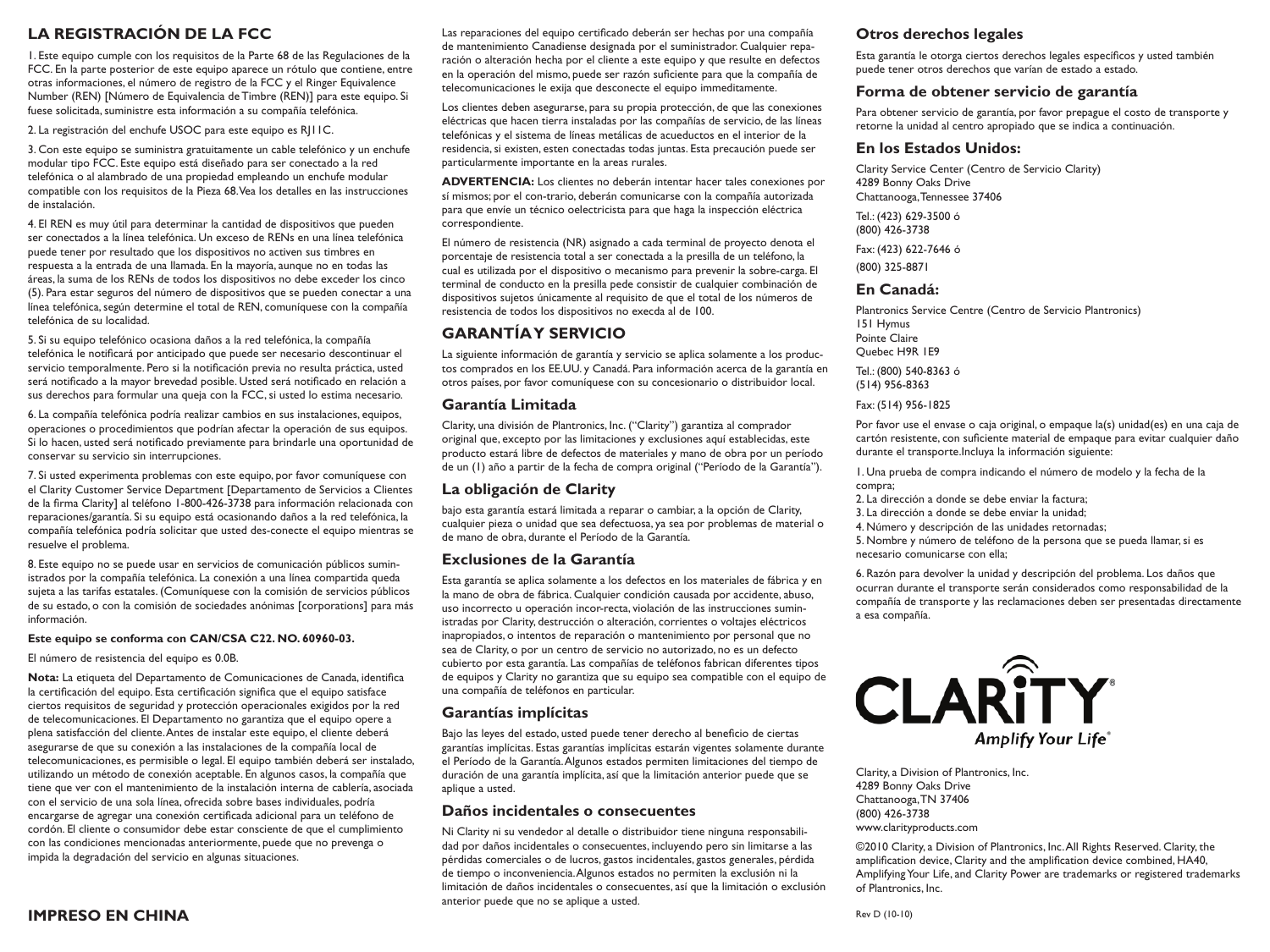# **AMPLIFICATEUR DE TÉLÉPHONE HA40 GUIDE DE L'UTILISATEUR**

## **Instructions importantes de sécurité**

Pour utiliser votre équipement téléphonique, des précautions de sécurité de base doivent toujours être prises pour réduire le risque d'incendie, d'électrocution et de blessure corporelle, y compris les précautions indiquées ci-dessous :

- Lire et comprendre toutes les instructions.
- Respecter tous les avertissements et les instructions marqués sur le produit.
- Ne pas utiliser de nettoyants liquides ou de nettoyants en aéro sol. Utiliser un chiffon humide pour le nettoyage.
- Ne pas utiliser ce produit près de l'eau, par exemple près d'une baignoire, d'un lavabo, d'un évier ou d'un baquet pour laver le linge, dans une cave humide ou près d'une piscine.
- Éviter d'utiliser un téléphone (autre que le type sans fil) pendant un orage magnétique. Il peut exister une faible probabilité d'électrocution causée par la foudre.
- Utiliser seulement le cordon d'alimentation et les piles men tionnés dans ce manuel. Ne pas jeter les piles dans le feu. Elles pourraient exploser. Vérifier les codes locaux pour des instructions spéciales de jetage éventuelles.

### **Fonctions**



BOOST la pression de bouton et maintenez-la tandis que l'autre partie parle pour l'amplification supplémentaire et pour découper le bruit de fond. **Doit libérer pour parler.** 

# **Le Réglage du volume et le Bouton de Poussée**

Utilisant le réglage du volume sans la caractéristique de Poussée peut fournir jusqu'à 30 dB de gain. Appuyer et tenir le bouton de POUSSEE pour le 10 dB developpement supplémentaire.

## **Spécification de l'alimentation électrique**

Le HA40 est actionné par une batterie de 9 volts (fournie). Installez une batterie de 9 volts dans le compartiment de batterie avant opération. **Important :** Démontez toujours le HA40 du téléphone avant de remplacer la batterie.

### **Installation**

- 1. Débrancher la corde d'arrangement de votre base de téléphone. Insérer ce pris l'un dans la prise dans le sommet de l'amplificateur de l'arrangement HA40.
- 2. Reliez l'amplificateur du combiné HA40 à votre base de téléphone.
- 3. Prenez le combiné. S'il y a une tonalité, vous avez installé l'amplificateur du combiné HA40 correctement.

**Note :** L'amplificateur du combiné HA40 ne peut pas être utilisé avec des téléphones avec les garnitures composantes dans le combiné.



## **Fonctionnement**

Enfoncer le bouton BOOST et ajuster la commande de volume au niveau d'écoute désiré.

Utilisant le réglage du volume sans la caractéristique de Poussée peut fournir jusqu'à 30 dB de gain. Appuyer et tenir le bouton de POUSSEE pour le developpement supplémentaire qu'il fournira dans donner vous jusqu'à 10 dB plus.

### **Commande de volume**

Ajustez le volume sur le niveau de écoute le plus confortable en déplaçant le contact coulissant de commande de volume.

Pour la commande de tonalité, déplacez le commutateur de sélecteur de tonalité droit ou gauche à une position qui te permet d'entendre clairement. Ceci te donnera la clarté optima de la parole de sorte que vous puissiez distinguer les bruits semblables tels que la « chaise » et la « part. »

### **Sous tension/hors tension automatique**

L'amplificateur du combiné HA40 a une sonde de détection de voix pour la commande automatique de SOUS TENSION/HORS TENSION. Si la ligne de téléphone demeure silencieuse pendant plus de 10-15 secondes (par exemple, quand vous êtes sur la « PRISE » ), la volonté d'amplificateur « se fanent dehors » et reviennent

à son mode 'attente'pour réduire la puissance et pour préserver la batterie. Dès que n'importe quelle voix ou bruit sera détectée, l'amplificateur tournera « ON » encore.

# **Technologie Clarity® Power™**

Assure à l'utilisateur que les hautes fréquences sont amplifiées davantage que les basses fréquences. Les conversations seront non seulement plus fortes, mais aussi plus claires et plus faciles à comprendre.

# **Bouton d'amplification (BOOST)**

La presse et la prise en bas le bouton de BOOST pour le developpement supplémentaire en écoutant. Ceci élimine aussi n'importe quel bruit de fond et n'importe quelles réactions en assourdant le microphone dans votre combiné. **Vous devez vous souvenir de relâcher le bouton quand vous parlez pour que l'autre parti peut vous entendre, alors appuyer et tenir le bouton de BOOST encore quand ils parlent.** 

Le bouton de BOOST engage le Pouvoir d'amplificateur et Clarity. Le bouton de BOOST automatiquement remettra à l'état initial à LOIN sur le complexe. Le bouton de BOOST aura besoin d'être déprimé avec chaque appel téléphonique pour restaurer des paramètres.

## **DÉL Boost**

La DÉL BOOST s'allume en rouge lorsque la fonction Boost est activée.

## **Indicateur de pile**

Le voyant de signalisation de batterie avance chaque fois que vous soulevez votre combiné pour indiquer que le niveau de batterie est correct. Si le voyant de signalisation n'avance pas, la batterie doit être remplacée.

Quand la batterie est vidangée, le combiné sera toujours fonctionnel si vous déplacez le commutateur de commande de volume à la position minimum. Tandis qu'à aucun autre arrangement, le combiné ne fonctionnera pas quand la batterie est vidangée.

## **Durée de service des piles**

La vie moyenne de batterie dépend de la façon dont vous ajustez le niveau de la fréquence HA40. Pour l'utilisation normale, un accumulateur alcalin durer pendant 6 - 12 mois.

## **Recherche des pannes**

L'amplificateur du combiné HA40 est conçu pour la longue et sans panne opération. Cependant, si n'importe quel problème surgit en utilisant votre téléphone, démontez l'amplificateur de combiné du téléphone. Rebranchez le combiné au téléphone. Si le problème disparaît, alors votre amplificateur de combiné doit être réparé. Si le problème ne part pas quand vous débranchez l'amplificateur de combiné, alors le problème se situe dans votre téléphone ou dans votre ligne téléphonique. Informez votre compagnie de téléphone de votre problème ou prenez votre téléphone à un centre de réparation.